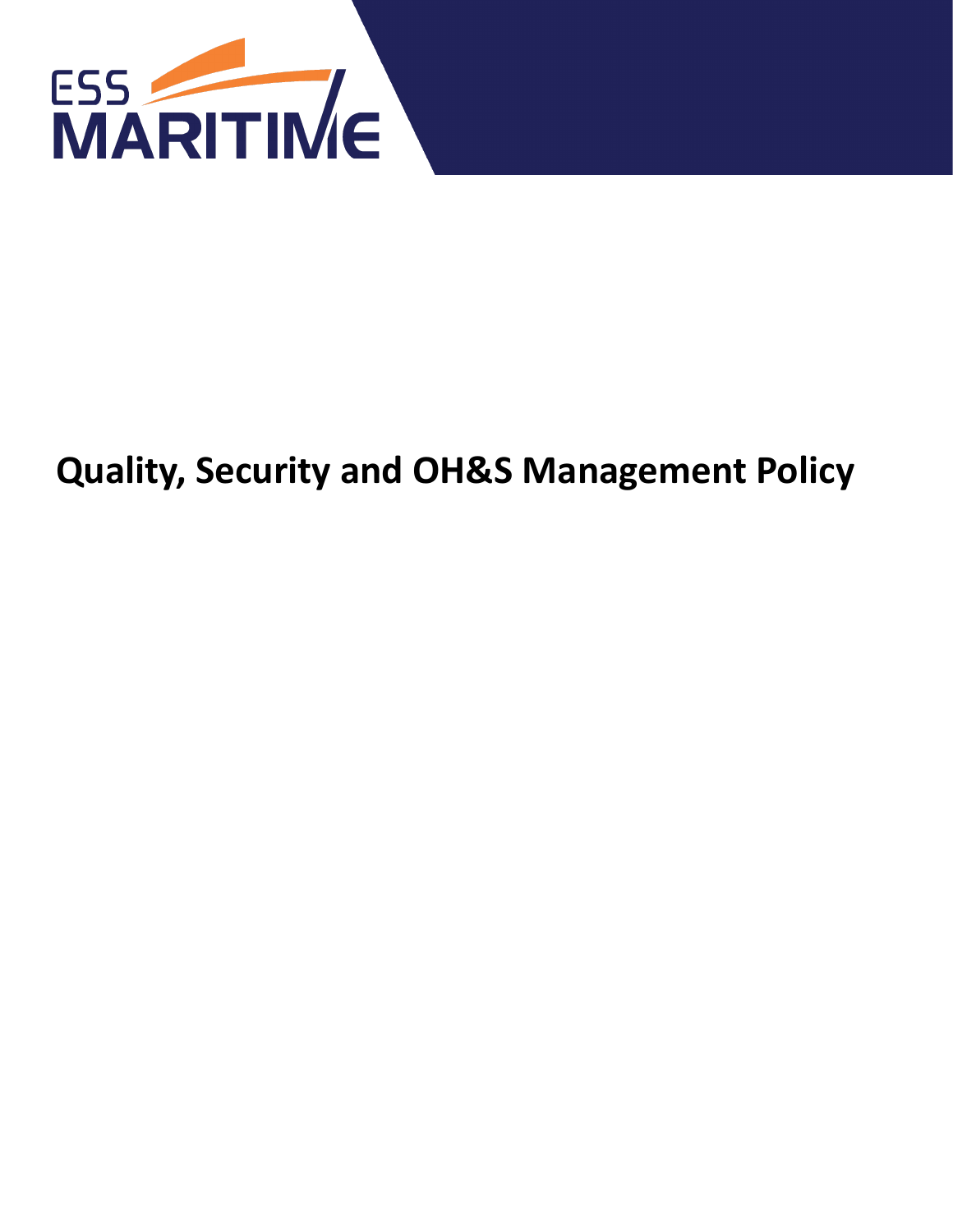| ESS <b>ARITIME</b> | <b>Quality, Security and OH&amp;S Management</b><br><b>Policy</b> |                |                |              |  |
|--------------------|-------------------------------------------------------------------|----------------|----------------|--------------|--|
|                    | Date                                                              | 6 January 2022 | Classification | Internal use |  |
|                    | Version                                                           |                | Document No.   | 100          |  |
|                    | <b>Process Owner</b>                                              | Management     | Page           | $2$ of $7$   |  |

# **Mission**

ESS Maritime is a reliable maritime risk management service provider. ESS Maritime's primary goal is to serve the shipping industry and protect vessels, crew, and client's assets against maritime (Somali) threats, making the sea safer for friends, allies, and global commerce.

The most significant efforts to make the sea safer rest with the carriers themselves, and it is their responsibility to implement best practices for thwarting piracy efforts. By implementing private sector responsibilities for maritime security, ESS Maritime considerably reinforces these efforts.

Health & Safety (Operational Health and Safety, OH&S) is a crucial focus for our company. We wish to ensure that we are continually attaining the highest OH&S standards and consistently implemented across all areas of our operations. Our Headquarters Senior Management team led our efforts in Amsterdam. It is Filtered down through our trainers to every group and individual working for ESS Maritime, wherever they are in the world. Our Health and Safety Policy aims to effectively deliver a healthy, safe and secure working environment for our Security Operators, personnel and anyone else who might be affected by our work.

For these reasons, we have placed safety at the centre of our mission statement. Our mission statement is as follows:

# *To provide reliable, safe and reputable risk management and maritime security services to all of our clients.*

As a business objective, ESS Maritime strives to become the leading private maritime security company internationally, particularly in The Netherlands, distinguishing itself as a reliable partner whilst maintaining full compliance with the regulatory requirements. To realise this objective, ESS Maritime continuously strives to:

- Deliver high-quality security services;
- Take all measures necessary to provide safety for personnel and third parties and to prevent material damage;
- Conduct safe execution of transits by continuously analysing threats, anticipating the changing and dynamic operational environment and thus minimising risks in all our operational environments;
- Minimise (environmentally) hazardous situations as much as possible;
- Pay attention to sustainable investments;
- Anticipate industry-related developments in all operational fields.

ESS Maritime aims to establish collaborative and long – term relationships with its Clients to ensure continuity in cooperation, thereby providing ESS Maritime with valuable insights to develop its operational and customised services.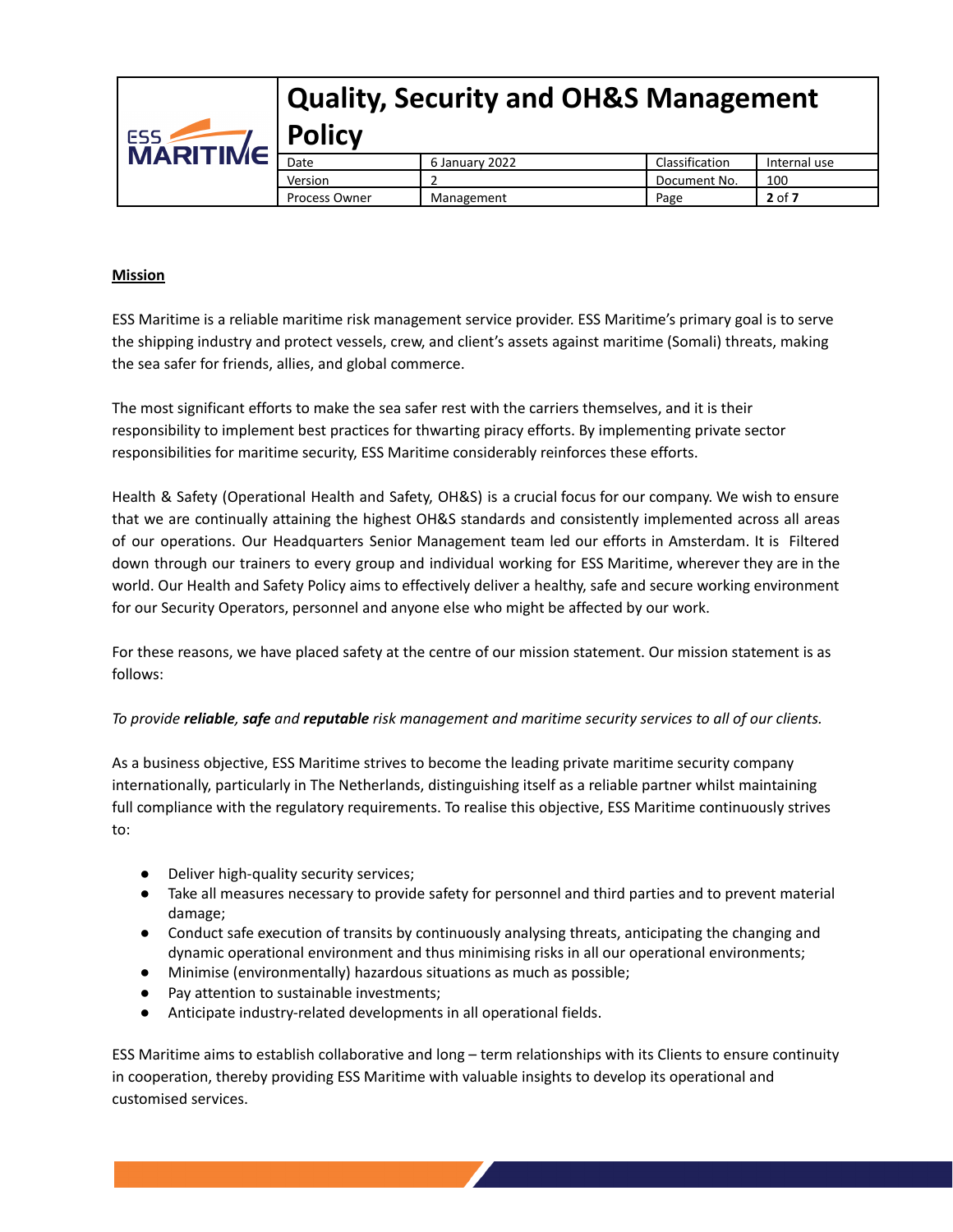| ESS <b>ARITIME</b> | <b>Quality, Security and OH&amp;S Management</b><br><b>Policy</b> |                |                |              |  |  |
|--------------------|-------------------------------------------------------------------|----------------|----------------|--------------|--|--|
|                    | Date                                                              | 6 January 2022 | Classification | Internal use |  |  |
|                    | Version                                                           |                | Document No.   | 100          |  |  |
|                    | <b>Process Owner</b>                                              | Management     | Page           | $3$ of $7$   |  |  |

ESS Maritime pursues business continuity and (healthy) profitability. Quality, safety, environment and respect for human rights have the highest priority in all ESS Maritime operational activities.

ESS Maritime is committed to ensuring that it meets its legal obligations and prevents, detects and eliminates corrupt practices, and cooperates to reduce, capability, professional growth, bribery and corruption opportunities. ESS Maritime requires all personnel to always act honestly and with integrity and to safeguard resources for which they are responsible.

Bribery can pose a threat to our resources and must therefore be a concern to all employees and Security Operators of ESS Maritime. ESS Maritime does not tolerate any form of corruption (including providing and receiving bribes) and takes the most profound view of any attempt to commit corrupt practices by our staff, Security Operators, agents and Clients. Cases of suspected corruption will be appropriately investigated, and appropriate action is taken, including reporting to the proper authorities and disciplinary action. The Management and personnel are obliged to inform all cases of suspected corruption using the so-called ESS&SA whistleblowing procedure.

# **Vision**

To achieve our mission, ESS Maritime embraces all applicable international and domestic legislation, guidelines and industry standards. Respecting human rights is always paramount within our operational standards and procedures. As Ex – Dutch Royal Navy, ESS Maritime Board of Directors possess industry-relevant background and experience in assessing unpredictable threats to security while continually preventing or eliminating risks that arise from those threats. This background forms the basis upon which our Management has built its Quality, Security and OH&S Management Policy, which enables it to accomplish our company objectives.

ESS Maritime values a professional approach to all its endeavours. In all operational fields, the company works with a highly qualified and unique network of professionals. Our Security Teams are selected through the application of strict criteria. ESS Maritime also maintains close and longstanding relationships with its local agents, while the employees and Security Operators have unparalleled depth and experience in maritime security.

Our **vision** is to be at the forefront of maritime security provision, creating and providing innovative and sustainable risk management solutions.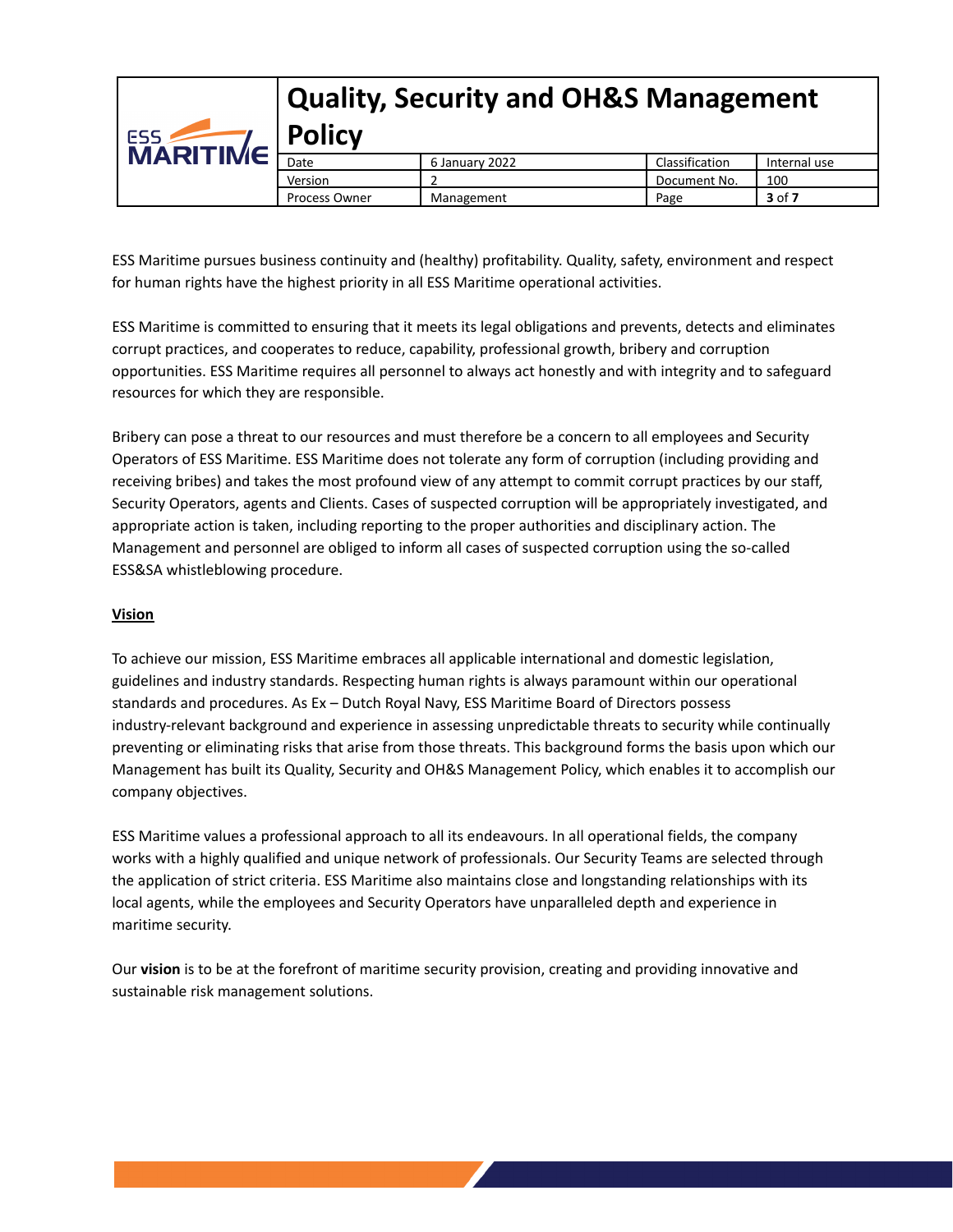

## **Management System**

Our policy requires complete mastery of the maritime security process, including a guarantee to adhere to the management system. Within the management system, all processes are documented, retained and kept up-to-date by an assigned employee. Our management system is subject to continuous improvement, and our employees, Security Operators, and third parties always work to the latest revision of our documentation. In this way, ESS Maritime pursues constant professional growth, integrity, flexibility, loyalty, capability, and forward-thinking of its employees and Security Operators.

The company and its personnel will always comply with applicable national and international legislation, laws, regulations, industry codes imposed on ESS Maritime, and its policy while considering the more specific policies of our clients, third parties, authorities and customers.

The Management provides the necessary resources, information and is always available for consultation. Simultaneously, management will monitor compliance with our policies which are documented in our integrated management system. Specific objectives and associated performance indicators are investigated appropriately in the annual goals, programmes and the company handbook.

#### **Security Management Policy**

Our security management system's objective is to ensure business continuity and minimise business damage by preventing and minimising the impact of (security) incidents. ESS Maritime recognises the paramount importance of building proper health, safety, and security during the security services' execution (including all preparations) and afterwards and both ashore and at sea.

All threats and risks associated with the performance of maritime security services within the High-Risk Area will be and are identified, analysed and evaluated. Where necessary or required, emergency procedures and contingency plans have been put into place and communicated to the responsible personnel and Security Operators. The company's security management policy also considers other directives and procedures applicable within our organisational structure and the (maritime) security industry.

ESS Maritime will:

- Ensure that the Management, employees and Security Operators comply with the requirements of the Security Management Policy;
- Minimise the risk of damage to company assets, information, reputation and business continuity;
- Define a systematic approach to Risk Assessment by identifying a method that is best suited to our company, the operational environment and legal and regulatory requirements;
- Determining criteria for accepting the risks and identify acceptable levels of risk;
- Setting policy and objectives for ESS Maritime to reduce risks to acceptable levels.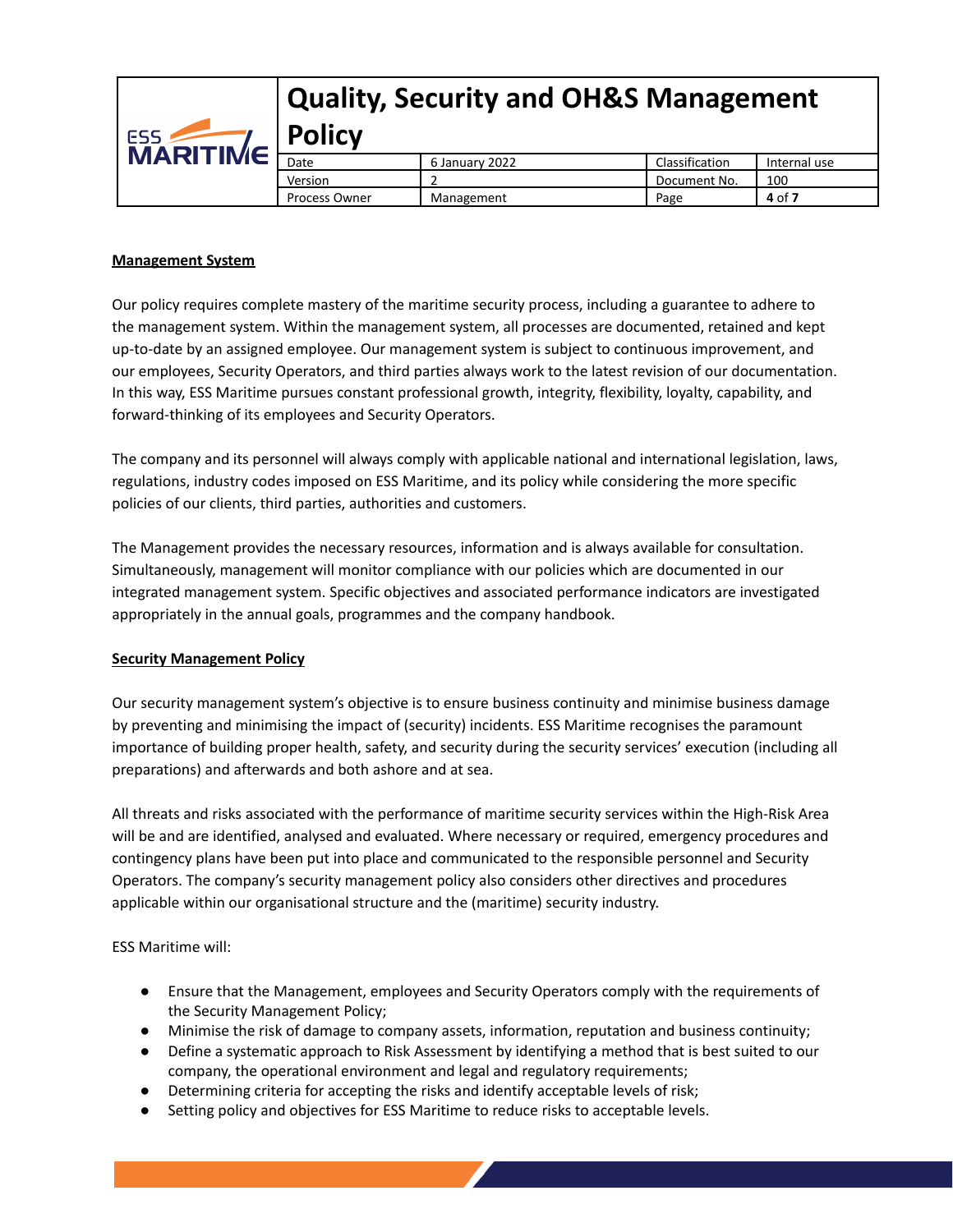# **Quality, Security and OH&S Management Policy** ESS 5 **MARITIME** 6 January 2022 **Classification** Internal use Version 2 2 Document No. 100 Process Owner Management Page 5 of 7

While carrying out its services, ESS Maritime and its personnel and Security Operators will:

- Be aware of the significant risks and potential threat in their areas of operation, including procedures to report and respond to incidents;
- Focus on the prevention of injury to employees, partners and third parties;
- Always prevent and minimise material damage and environmental damage;
- Aim to achieve Continuous Improvement (CI) of the employees, partners, and third parties' working conditions and welfare.

# **Operational Health and Safety Policy**

ESS Maritime is committed to providing a safe and healthy environment for its Security Operators and personnel and will carry out operations in an environmentally sensitive and responsible manner. ESS Maritime recognises its obligation to demonstrate safety and environmental leadership. Our OH&S policy ensures that, amongst others, all of the Company's Security Operators and personnel are adequately trained and provided with appropriate safety and emergency equipment.

ESS Maritime processes and procedures are not merely designed to meet legal requirements but to effectively deliver a healthy, safe and secure working environment for the employees and anyone else who might be affected by our work. Practically this means that ESS Maritime strives to minimise health and safety risk by providing our Security Operators with enough protective equipment when performing their duties on a vessel. To minimise health and safety risks, all firearms are frequently checked and maintained in accordance with a comprehensive maintenance schedule. Especially in the environment in which Security Operators operate (the high seas) salt might cause the firearms to rust. All security equipment used is checked frequently to maintain high quality, and the Teams carry out maintenance. Furthermore, we will ensure that all Security Operators are sufficiently trained to minimise hazards or change conditions that endanger health, safety or environment. Training includes, but is not limited to, firearms proficiency training and first-aid.

Security Operators will also consider safety and environmental factors in all of their operational decisions because of thorough training: the Operators will seek to achieve no accidents, no incidents, and that no unnecessary pressure is put upon the environment.

Finally, ESS Maritime aims to provide a decent work environment and will ensure that labour rights of all its Security Operators and personnel are maintained by adhering to the standards provided by the International Labour Organisation (ILO). ESS Maritime adheres to the core labour values, such as abolishing child labour, eliminating employment discrimination, and removing all forms of forced or compulsory labour. Additionally, ESS Maritime adheres to non-core values as sketched by the ILO. These non-core values include health and safety, working conditions and hourly wages. Adhering to labour rights as described above ESS Maritime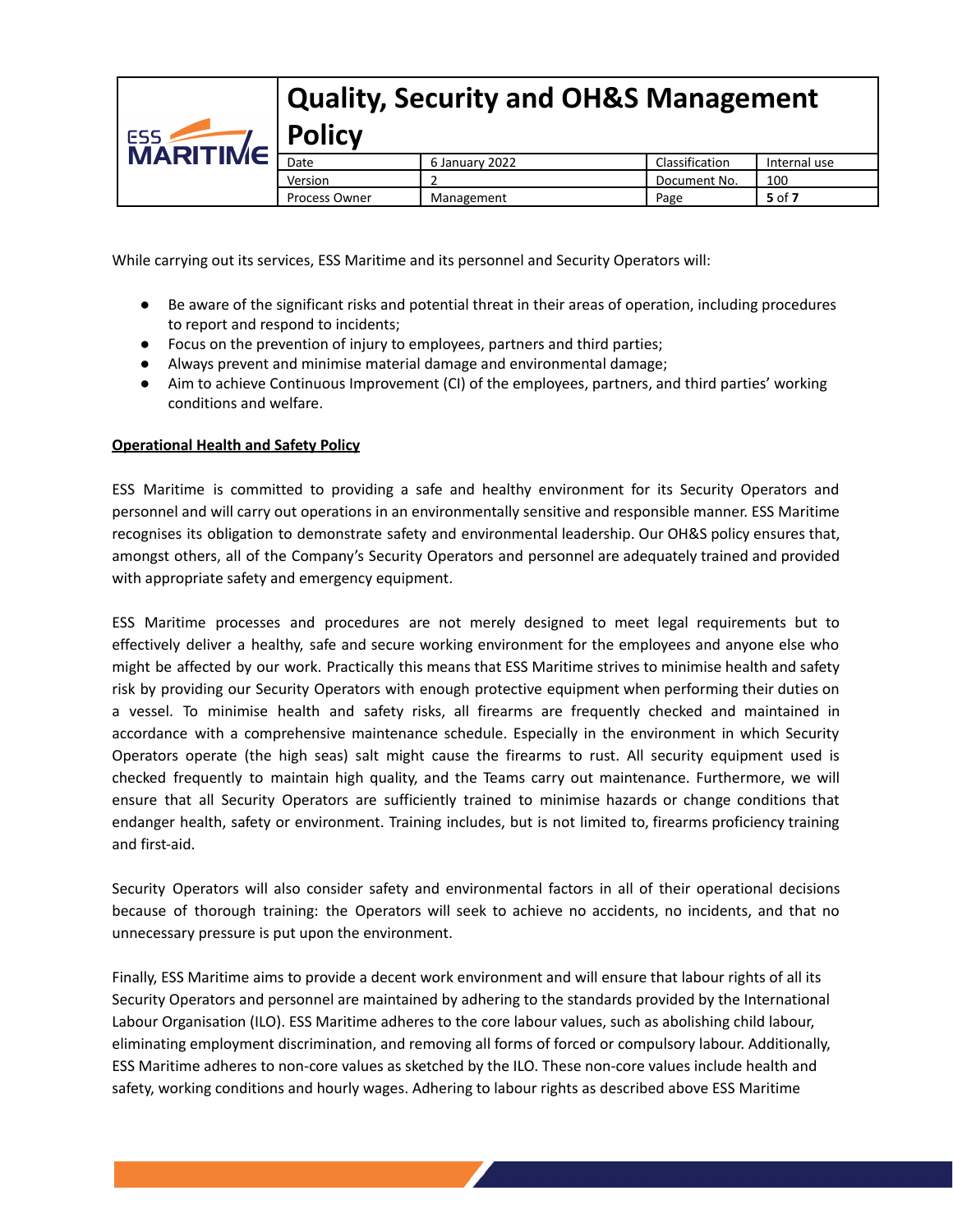

complies with a minimum standard of labour for all its Operators and personnel.

## **Customer Quality Policy**

The company is committed to providing high-quality products, effective project management and outstanding customer service.

ESS Maritime operates per the standards published by the International Standardization Organisation (ISO) about quality management and quality assurance by demonstrating its ability to consistently provide services that meet customer and applicable statutory and regulatory requirements. Our quality policy formulated by the management must be understood and followed at all levels and by all employees. The quality system is regularly audited and evaluated for conformity and effectiveness.

ESS Maritime sees quality as a foremost contributing factor to continuity and profitability. Therefore, the quality policy aims to realise high-quality security services that meet all applicable legal standards and continue to meet the demands and expectations of our customers in the most efficient way possible. The quality policy calls for a systematic improvement of the organisation, its activities and the quality awareness of personnel and third parties.

The management believes that the pursuance of the security policy will lead to a high level of quality of services, which will ensure that we can become a permanent business partner to a client. Due to its horizontal internal company structure and short communication lines, ESS Maritime believes it can deliver beyond customer expectations and needs and in full compliance with the regulatory requirements and industry guidelines.

Annually, ESS Maritime formulates policy implementation objectives, these are quantified and can be found in the report of the annual assessment of the management system by the management. The Company also keeps track of a significant number of KPIs that ensure that the business remains on track and signal issues so that these may need to be dealt with as soon as possible.

Our policy is reviewed annually and can be adjusted in, for example, the event of a company takeover, merger, or any other changes to the business activities of ESS Maritime that might influence business continuity or lead to change within the domain of security and quality management.

By means of registration with the Dutch Chamber of Commerce and via our website, ESS Maritime provides openness, transparency and accessibility of the security management system.